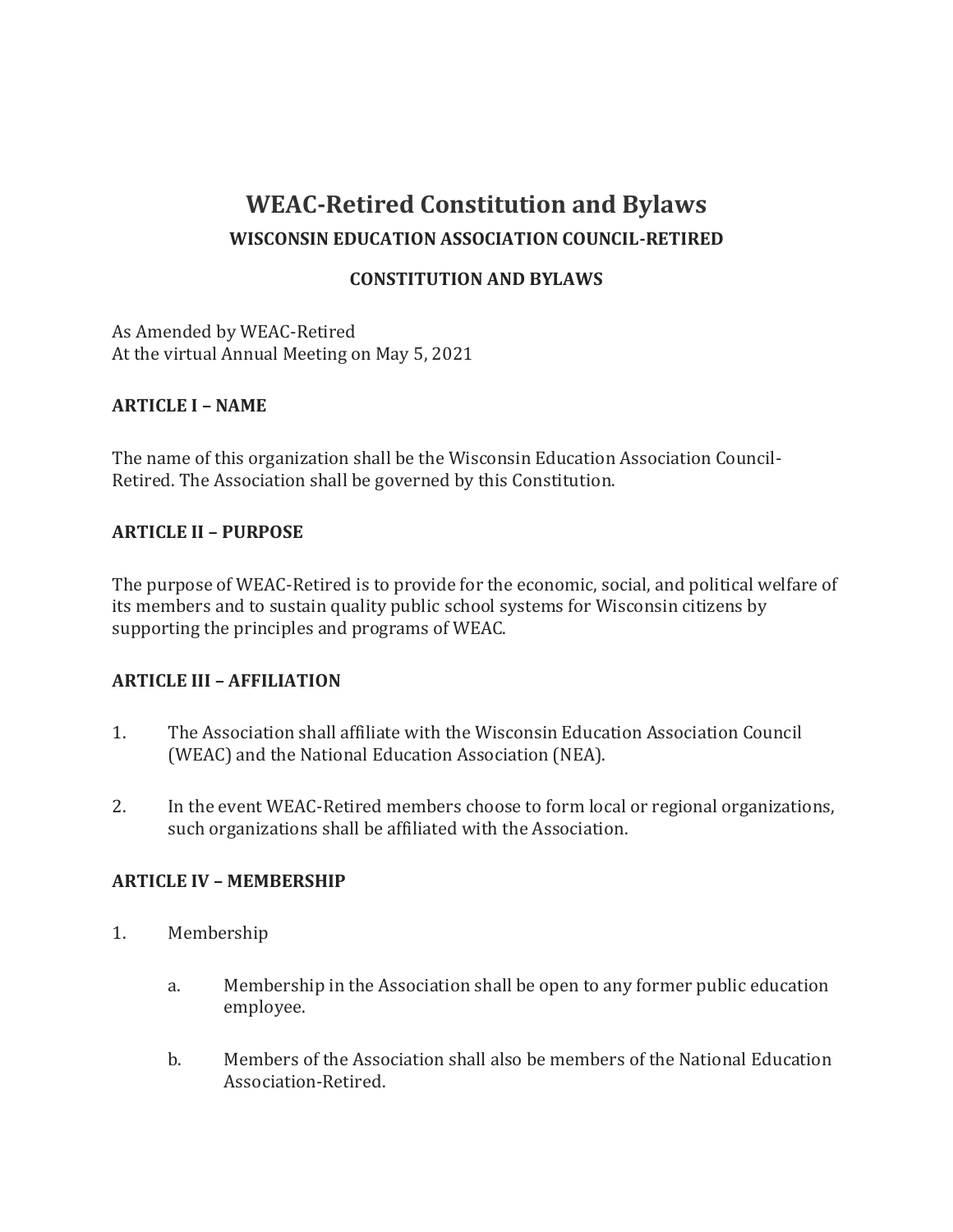- c. Membership shall be continuous until the member fails to pay membership dues.
- d. The fiscal and membership year shall be from September 1 through August 31.
- e. Members have the right to vote in all elections and referenda.
- f. Members have the right to nominate candidates for Association office.
- 2. After due notice and hearing, the WEAC-Retired Board of Directors may suspend from membership or expel any member for just cause and may reinstate a member who has previously been suspended or expelled from the Association.

# **ARTICLE V – OFFICERS, WEAC-RETIRED BOARD OF DIRECTORS, EXECUTIVE COMMITTEE**

1. The officers of the Association shall consist of a President, a Vice President, a Secretary, and a Treasurer.

Implementation language to expire after the next scheduled WEAC-Retired Executive Committee statewide election: Before September 1, 2021, the newly elected WEAC-Retired Secretary/Treasurer will choose to fill the office of either the Secretary or the Treasurer. The WEAC-Retired President will facilitate the election to fill the vacant position by the WEAC-Retired Board of Directors at their September 2021 Board Meeting. Those elected will serve from September 1, 2021 until August 31, 2024.

- 2. The Executive Committee of the Association shall include the officers, a Membership Coordinator, and one At-Large Representative, all of whom shall be elected statewide.
- 3. The Executive Committee of the Association shall be empowered to act in lieu of the WEAC-Retired Board of Directors. Any action taken by the Executive Committee must be affirmed at the next regular WEAC-Retired Board of Directors meeting.
- 4. Each candidate for Executive Committee shall be a member of the Association in good standing.
- 5. The terms of the Executive Committee members shall be those established in the Bylaws.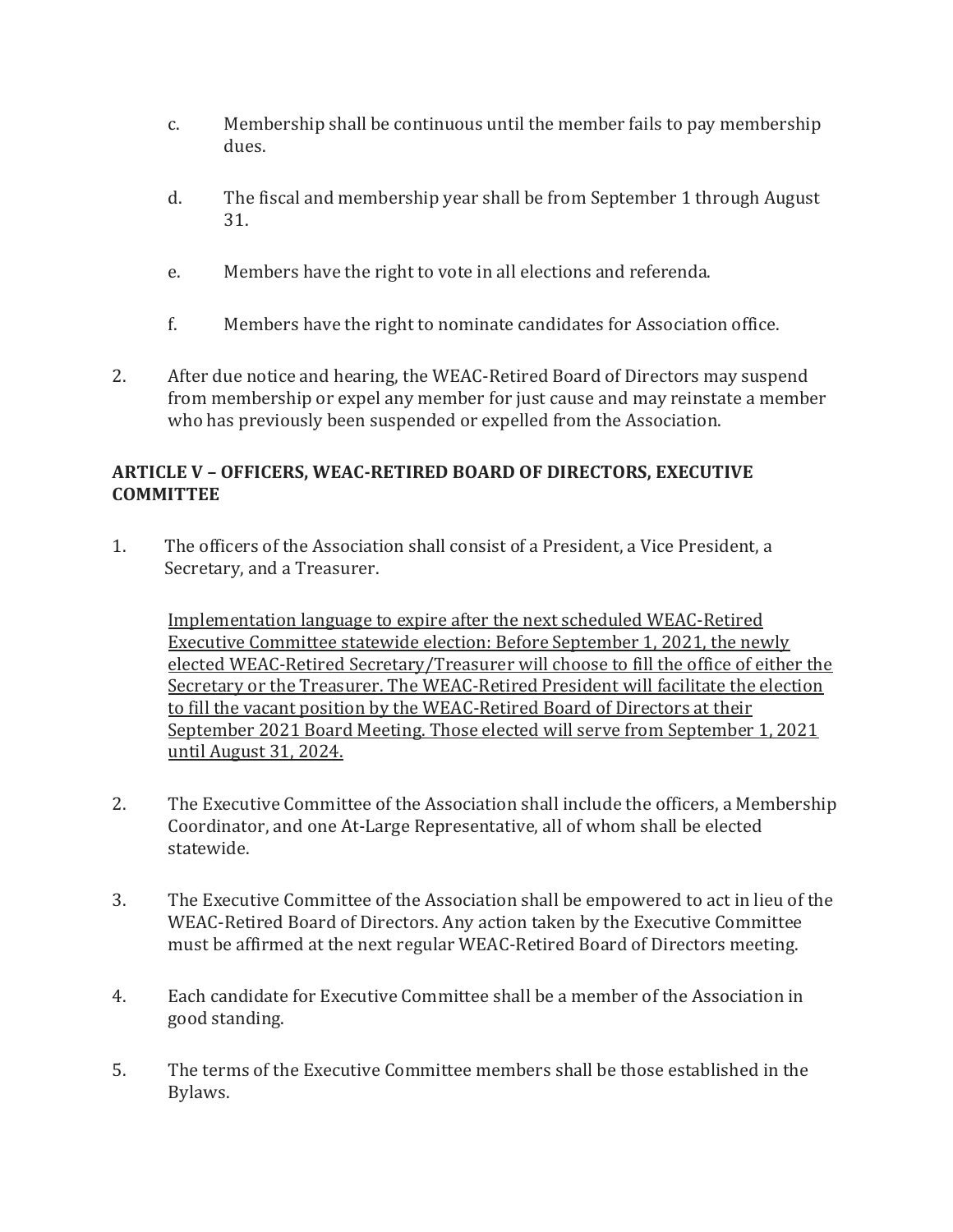- 6. There shall be a governing body known as the WEAC-Retired Board of Directors, which shall consist of the Executive Committee and one member elected for up to 500 members belonging to the local chapters based within the WEAC geographical regions plus one member for every additional 500 members, or greater fraction thereof. There also shall be the same number of elected alternates who will serve whenever the elected representative(s) is/are unable to attend a WEAC-Retired Board meeting.
- 7. After due notice and hearing, the WEAC-Retired Board of Directors may remove any elected member of the Executive Committee for just cause and may reinstate such member. Such vote to remove shall require a two-thirds roll call of its entire membership at a duly convened meeting of the WEAC-Retired Board of Directors.

## **ARTICLE VI – GENERAL MEMBERSHIP**

- 1. Members of the Association shall elect, statewide, the members of the Executive Committee, delegates to the WEAC Representative Assembly, and delegates to the NEA Representative Assembly.
- 2. Members of the Association may adopt amendments to this constitution by a twothirds majority of those voting.
- 3. The WEAC-Retired shall hold an Annual Meeting of the General Membership.

# **ARTICLE VII – DISAFFILIATION**

The WEAC-Retired may not disaffiliate from WEAC without notifying the Council officers and WEAC Board of Directors of its intention to disaffiliate ninety (90) days in advance of any action to disaffiliate. Such notice of intention to disaffiliate shall state in detail the reasons why WEAC-Retired desires to disaffiliate and shall be supported by a statement that the desire to disaffiliate has been presented to a duly convened General Membership meeting of the WEAC-Retired and that the membership has approved the intention to disaffiliate by a vote of two-thirds of the entire membership of the Association.

### **ARTICLE VIII – AMENDMENTS**

1. Amendments to this Constitution may be proposed by resolution of the WEAC-Retired Board of Directors or by a petition signed by 25 WEAC-Retired members; any proposed change must be submitted to the Secretary in writing on or before March 1st.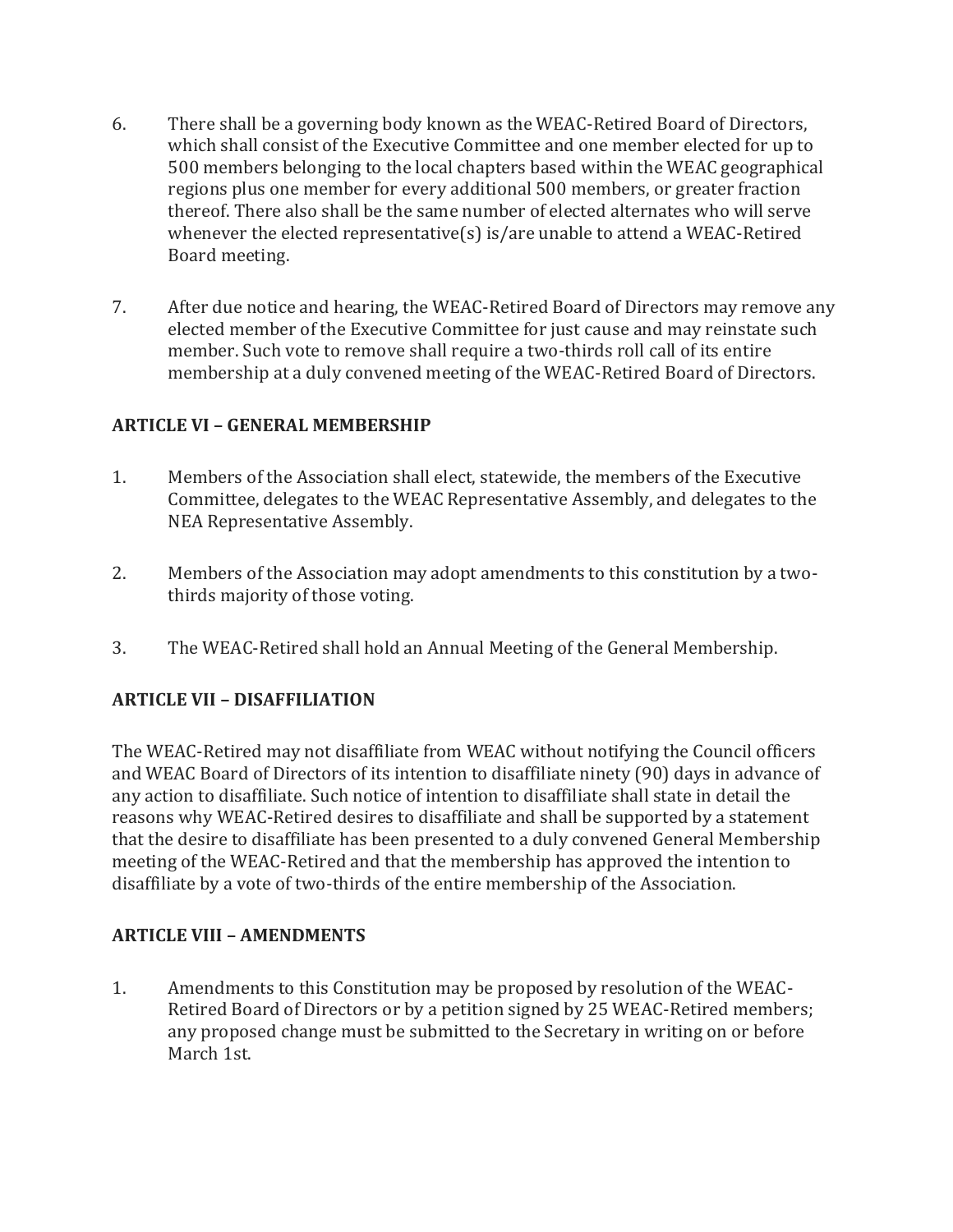- 2. Following the receipt of a proposed amendment(s) to the Constitution, in accordance with the above, the WEAC-Retired Board of Directors shall schedule a vote on the proposal(s) to be held at the next Annual Meeting.
- 3. A copy of the proposed amendment(s), together with the recommendations of the WEAC-Retired Board of Directors, shall be available to each member of the Association on or before April 15th.
- 4. A two-thirds affirmative vote of the members voting is required to adopt the proposed amendment(s) which shall become effective immediately upon adoption, unless otherwise provided for in the amendment(s) or accompanying documents.

# **BYLAWS**

## **BYLAW I – PURPOSES**

The purposes of this Association are to continue its commitment to improve lifelong public education; to strengthen its capacity to attract, represent, and serve its members; to strengthen its capacity to preserve and improve retirement, pension, and health benefits for all retirees; to work with active members in organizing, collective bargaining, and political goals; to encourage members to register and vote, to exercise their full rights and responsibilities of citizenship and perform their rightful part in the political life of local, state, and national communities; and to advocate for human, civil, and economic rights for all.

### **BYLAW II – MEETINGS**

- 1. The WEAC-Retired Board of Directors shall meet up to five (5) times per year. Additional meetings may be called by the President or upon the request of one-third of the members of the WEAC-Retired Board of Directors. If a special meeting is called, the purpose of the meeting shall be stated in the call and shall constitute the only order of business.
- 2. The WEAC-Retired Board of Directors shall arrange an Annual Meeting of the General Membership.
- 3. Any member may attend WEAC-Retired Board of Directors meetings.

### **BYLAW III – QUORUM**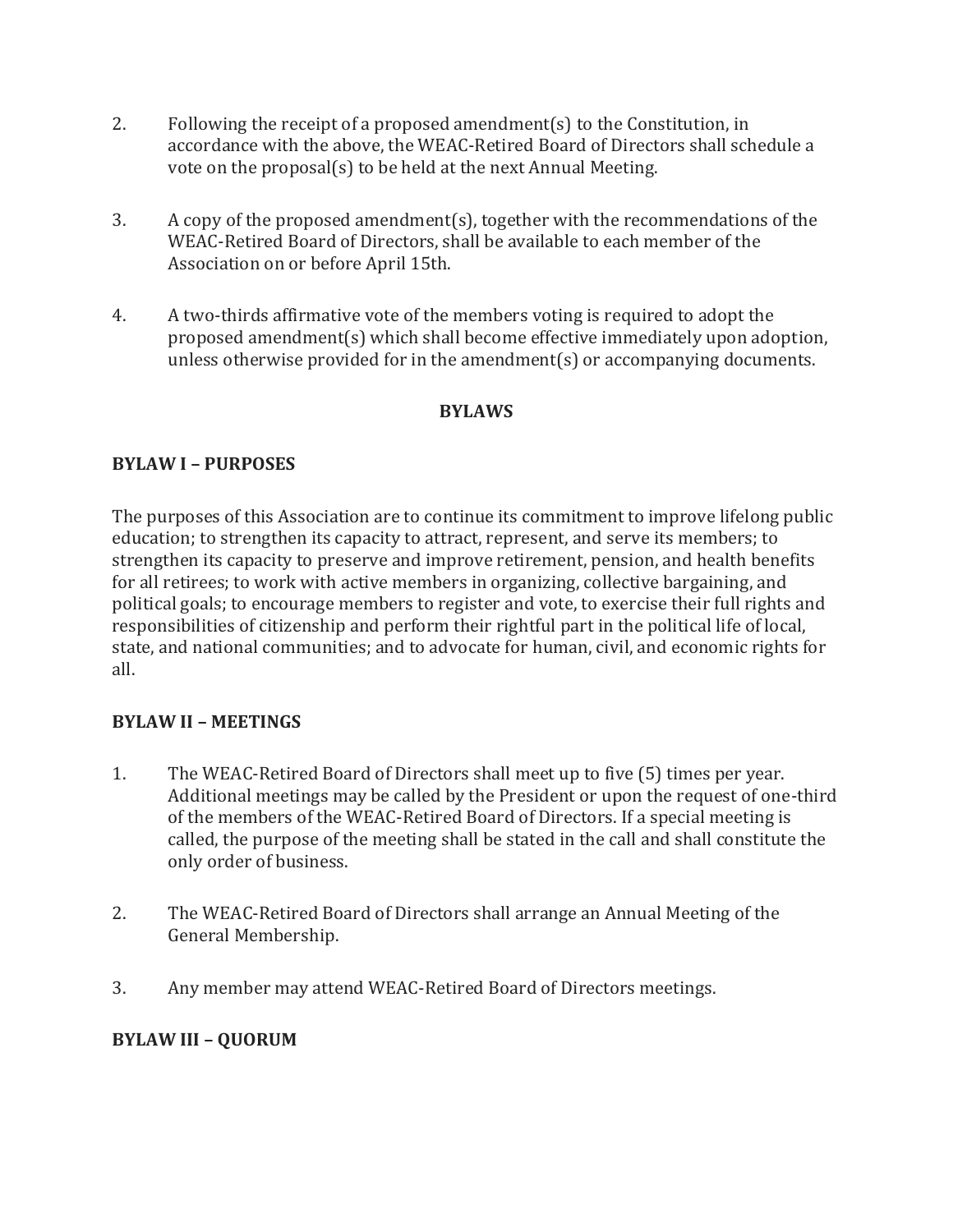- 1. A majority of their members shall constitute a quorum for the WEAC-Retired Board of Directors, Executive Committee and Standing Committees.
- 2. Members present and eligible to vote shall constitute a quorum for the WEAC-Retired Annual Meeting.

# **BYLAW IV – POWERS OF THE MEMBERS OF THE EXECUTIVE COMMITTEE**

- 1. The President shall preside over meetings of the WEAC-Retired Board of Directors and General Membership meetings, appoint the chairpersons and members of committees, subject to the approval of the WEAC-Retired Board of Directors, and shall be the executive officer of the Association. The President or his/her designee shall represent the WEAC-Retired affiliate on the WEAC Board of Directors as specified in WEAC Bylaw 5-1. The President shall also represent the Association before the public either personally or through delegates and shall perform all other functions usually attributed to the office.
- 2. The Vice President of the Association shall perform the functions usually attributed to the office as well as co-chair the budget committee, serve as liaison to the WEAC-Retired Standing Committees, except the Membership Committee, and assist the Secretary with reporting and the Treasurer with financial record-keeping.
- 3. The Secretary shall keep accurate minutes of all meetings of the WEAC-Retired Board of Directors, the Executive Committee, and the Annual Meeting, shall maintain the official files, and shall assist the President with Association correspondence.
- 4. The Treasurer shall co-chair the Budget Committee and, with the assistance of the Budget Committee, prepare the budget to be presented to WEAC-Retired Board of Directors. The Treasurer shall report receipts and expenditures at each meeting of the WEAC-Retired Board of Directors and at the Annual Meeting. The Treasurer shall also report the current balance and activity of both the WEAC-Retired deferred account and the retired participation in the WEAC PAC at each meeting of the WEAC-Retired Board of Directors. The Treasurer shall be bonded.
- 5. The Membership Coordinator shall engage in activities which support current members and enlist new members and serve as liaison to the WEAC-Retired Membership Committee.
- 6. The At-Large Representative shall act as a contact person to the Executive Committee on behalf of the general membership. In addition, the At-Large Representative shall assist the other members of the Executive Committee as needed.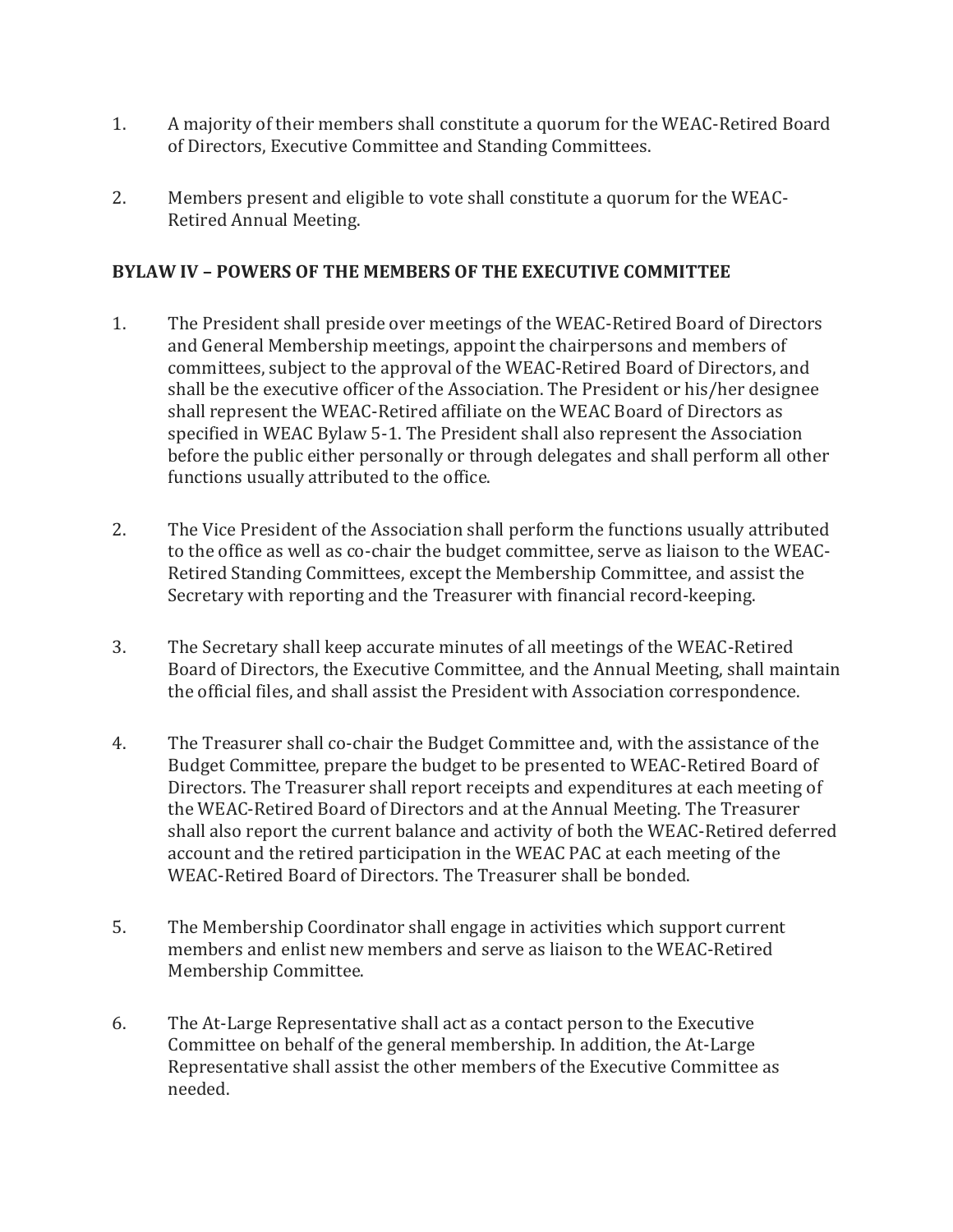7. The WEAC-Retired Executive Committee members shall be considered duly elected delegates to the WEAC RA.

# **BYLAW V – TERMS AND SUCCESSION**

- 1. The terms of office for the WEAC-Retired Executive Committee members shall be three years. These Executive Committee members may serve two terms in one office without an intervening term. In the event that a member fills a vacancy and serves a partial term, that time served shall be in addition to the two complete terms allowed.
- 2. Cluster representatives on the WEAC-Retired Board of Directors may not serve more than six (6) consecutive years. In the event that a cluster representative fills a vacancy and serves a partial year, that time served shall be in addition to the six (6) consecutive years.
- 3. The Vice President shall succeed to the office of President in case of a vacancy in that office.
- 4. Whenever the position of Vice President, Secretary, Treasurer, Membership Coordinator or At-Large Representative shall become vacant between elections, the members of the WEAC-Retired Board of Directors shall elect one of their members to fill the vacancy for the remainder of the unexpired term. Should no Board member be willing to serve, the Board may elect another WEAC-Retired member to fill the vacancy.
- 5. No person may hold more than one of the Executive Committee positions at the same time.
- 6. No person may hold more than one elected position on the WEAC-Retired Board of Directors at the same time.

# **BYLAW VI – ELECTIONS**

1. The President shall appoint an Elections Committee which shall review the procedures of each election, guarantee that all elections provide for open nominations, act as observers during the counting of ballots, and report the results to the WEAC-Retired President. In such cases where the number of candidates exceeds the number of positions available, or where write-in candidates are allowed, an election shall be held.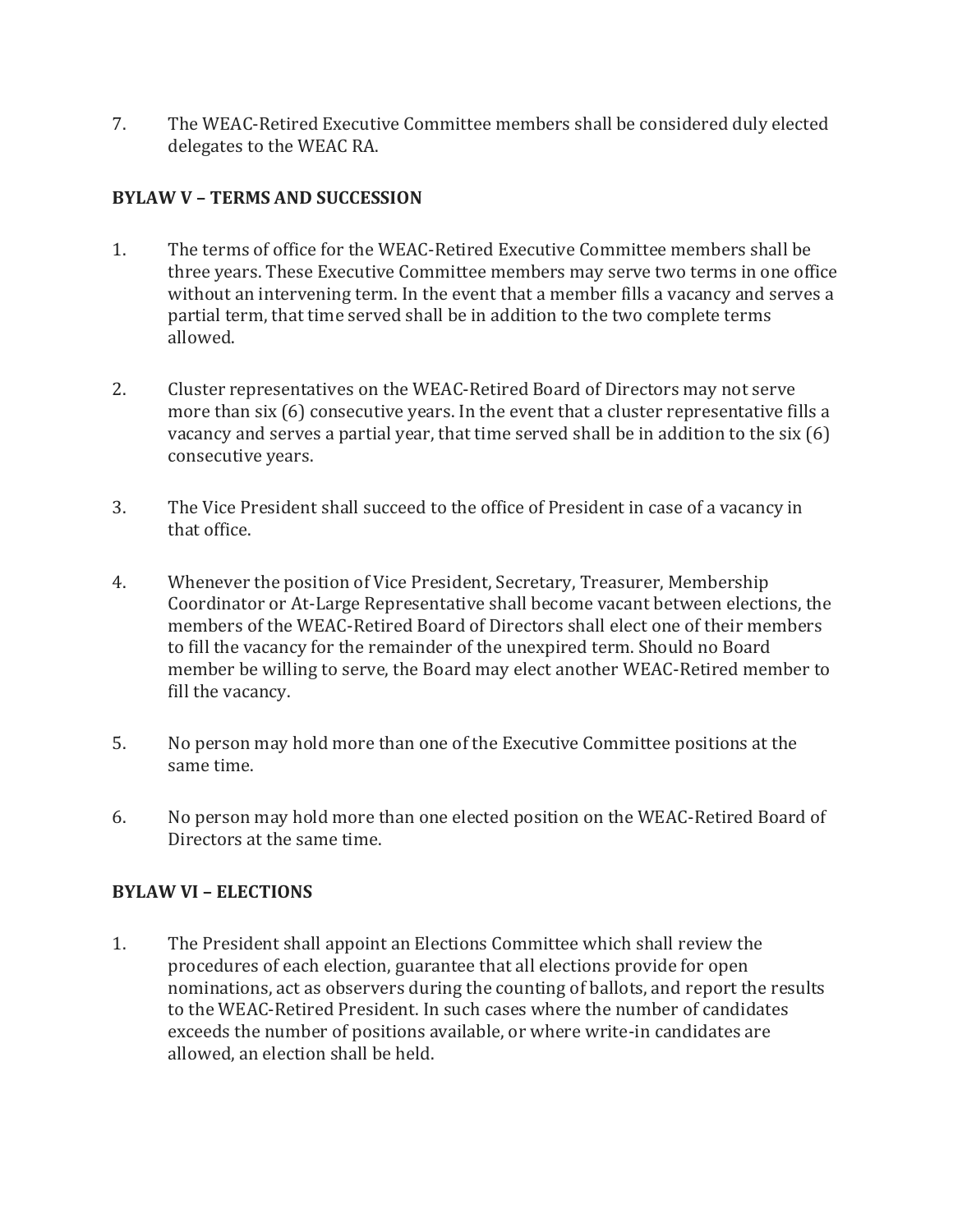- 2. The WEAC-Retired Board of Directors shall certify the Elections Committee report and shall publish the results of the election.
- 3. The President, Vice President, Secretary, Treasurer, Membership Coordinator, and At-Large Representative to the WEAC-Retired Executive Committee shall be elected at-large by the general membership, except for when the Vice President becomes President as the result of succession.
- 4. Local chapter members within each WEAC geographical region will vote for the number of representatives on the WEAC-Retired Board of Directors designated to that region. The individual(s) receiving the highest number of votes will be the Board representative(s) with the alternate(s) being the individual(s) receiving the next highest number of votes. Members whose chapters are split between the WEAC geographical regions may run/vote in the region in which they reside.
- 5. Election procedures for the cluster representatives and alternates to the WEAC-Retired Board of Director members shall be determined jointly by the chapter affiliates within each WEAC geographical region.
- 6. Delegates to the Representative Assemblies of organizations with which the Association is affiliated may be chosen in compliance with the Constitutions of such organizations. In such cases where the number of representative positions is equal to or greater than the number of candidates for those positions, delegates shall be elected by acclamation by the WEAC-Retired President.

# **BYLAW VII – POWER OF THE WEAC-RETIRED BOARD OF DIRECTORS**

- 1. Upon the WEAC-Retired Board of Directors shall rest the duties, responsibilities, and authority for conduct of the Association in all matters except as provided in this Constitution and Bylaws.
- 2. The WEAC-Retired Board of Directors may, at any time, refer matters to the General Membership for consideration.
- 3. The WEAC-Retired Board of Directors shall have the right to remove any WEAC-Retired Board of Directors member for just cause, after due notice and hearing. Such vote to remove shall require a two-thirds vote of its entire membership at a duly convened meeting of the WEAC-Retired Board of Directors.
- 4. Each member of the WEAC-Retired Board of Directors shall have no more than one (1) vote.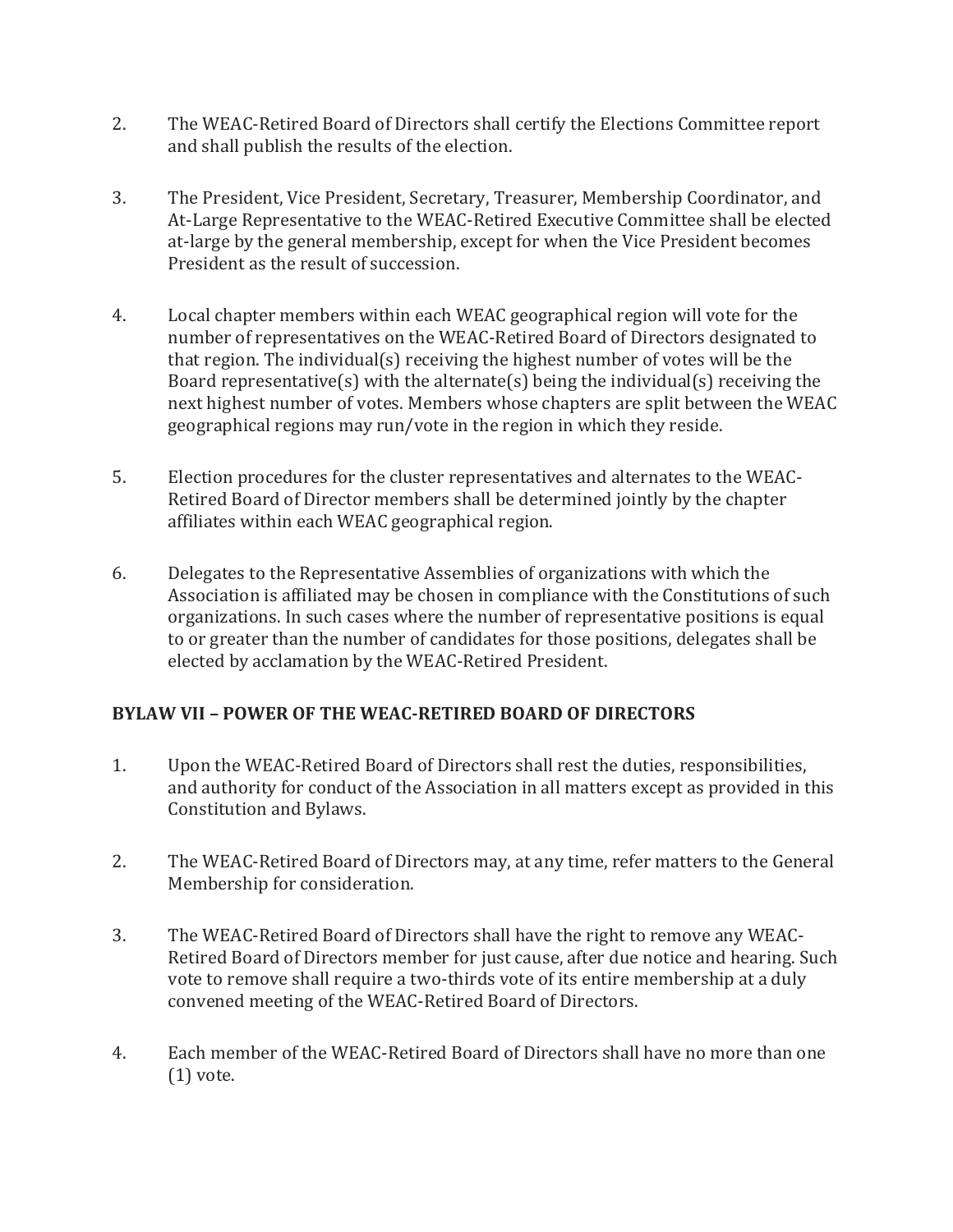### **BYLAW VIII – COMMITTEES**

- 1. The President shall, with the approval of the WEAC-Retired Board of Directors, appoint an Elections Committee and other such special committees as may be necessary and shall discharge them upon completion of their duties. These committees shall operate according to rules approved by the WEAC-Retired Board of Directors. No Executive Committee member of the Association shall serve on the Elections Committee.
- 2. The Executive Committee shall serve as the Budget Committee.
- 3. The Standing Committees are: Legislative, Membership, and Public Relations.

# **BYLAW IX – AUTHORITY**

Roberts Rules of Order (revised) shall be the parliamentary authority for the Association on all questions not covered by the Constitution and Bylaws and such standing rules as the WEAC-Retired Board of Directors may adopt.

# **BYLAW X – AMENDMENTS**

- 1. Amendments to these Bylaws may be proposed by resolution of the WEAC-Retired Board of Directors or by a petition signed by 25 WEAC-Retired members; any proposed change must be submitted to the Secretary in writing on or before March 1st. Following the receipt of a proposed amendment(s) to the Bylaws, in accordance with the above, the WEAC-Retired Board of Directors shall schedule a vote on the proposal to be held at the next Annual Meeting. A copy of the proposed amendment(s) together with the recommendations of the WEAC-Retired Board of Directors shall be available to each member of the Association on or before April 15th.
- 2. A majority affirmative vote of the members voting is required to adopt the proposed amendment(s) which shall become effective immediately upon adoption, unless otherwise provided in the amendment(s) or accompanying documents.